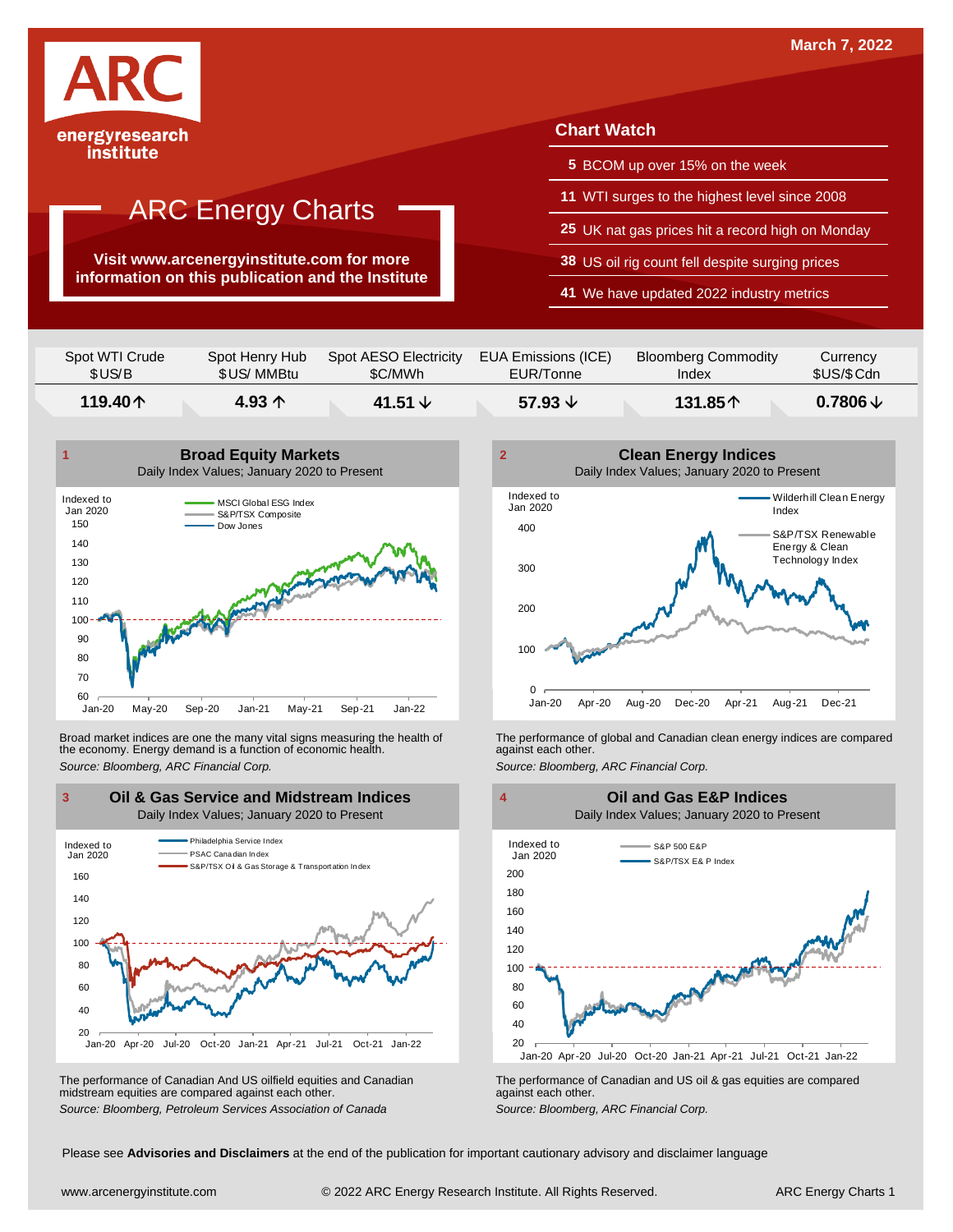**Energy Transition**

### ARC Energy Charts





Jan-20 Apr-20 Jul-20 Oct-20 Jan-21 Apr-21 Jul-21 Oct-21 Jan-22

BCOM is <sup>a</sup> widely tracked benchmark for the commodities market. It is composed of <sup>23</sup> exchange-traded contracts on physical commodities. *Source: Bloomberg*



EU Allowances (EUA) are carbon credits equivalent to one tonne of CO2 used in the European Union Emissions Trading Scheme (EU ETS). *Source: Bloomberg*



ERCOT is the grid operator for 90% of the electricity sold in Texas. The price shown is for the North Hub and is the wholesale price. *Source: Bloomberg*



This series is <sup>a</sup> measure of expected inflation (on average) over the five-year period that begins five years from today. *Source: Federal Reserve Bank of St. Louis, (FRED) Economic Data*



The carbon dioxide data on Mauna Loa constitutes the longest record of direct measurements of CO2 in the atmosphere. *Source: NOAA*



The Alberta Electric System Operator (AESO) manages and operates the provincial power grid. *Source: Bloomberg*

#### **Alberta Electricity: AESO Average Pool Price** Daily and 30-Day Average; January 2020 to Present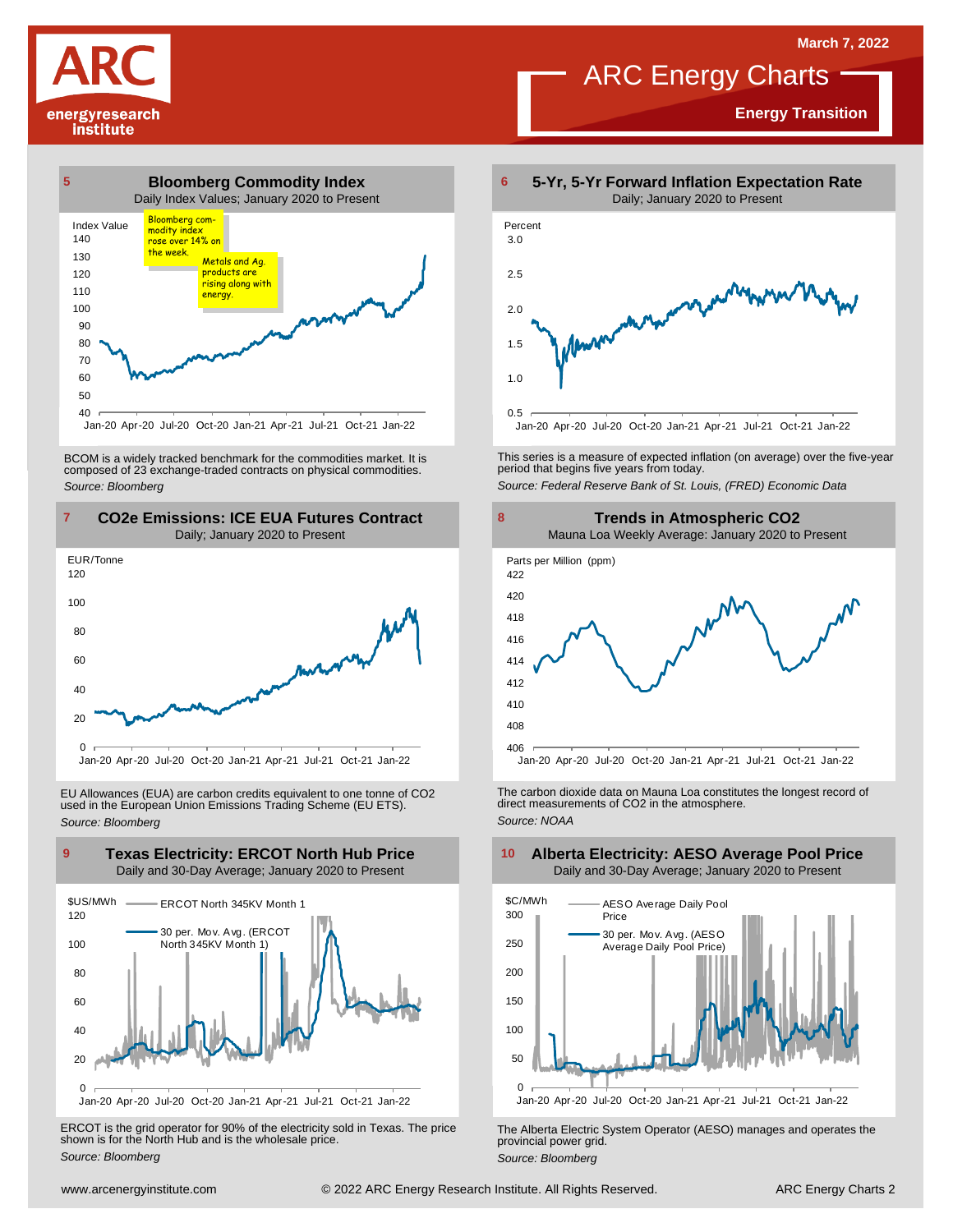

### ARC Energy Charts

**Crude Oil**

#### **WTI Crude Oil Price and Differential to Brent 11**



North American crude oil prices can sometimes disconnect from global prices depending on regional supply and demand dynamics. *Source: Bloomberg*

### **CDN Heavy Oil Price Differential to WTI 13 14**

Western Canadian Select (WCS) Differential; Rolling 12-Month History



The differential should reflect quality differences and transportation costs. Greater discounts can result from infrastructure or refinery outages. *Source: Bloomberg*



Natural gas liquids have become critical contributors to producer's cash flow. Most of Canada's oil production comes from Alberta; split between oil sands<br>Prices are influenced by the price of oil as well as local supply a



Forward prices for WTI are plotted for the next 36 contracts, and compared against the same contracts one month prior. *Source: Bloomberg*

### **CDN Light Crude Oil Price Differential to WTI**



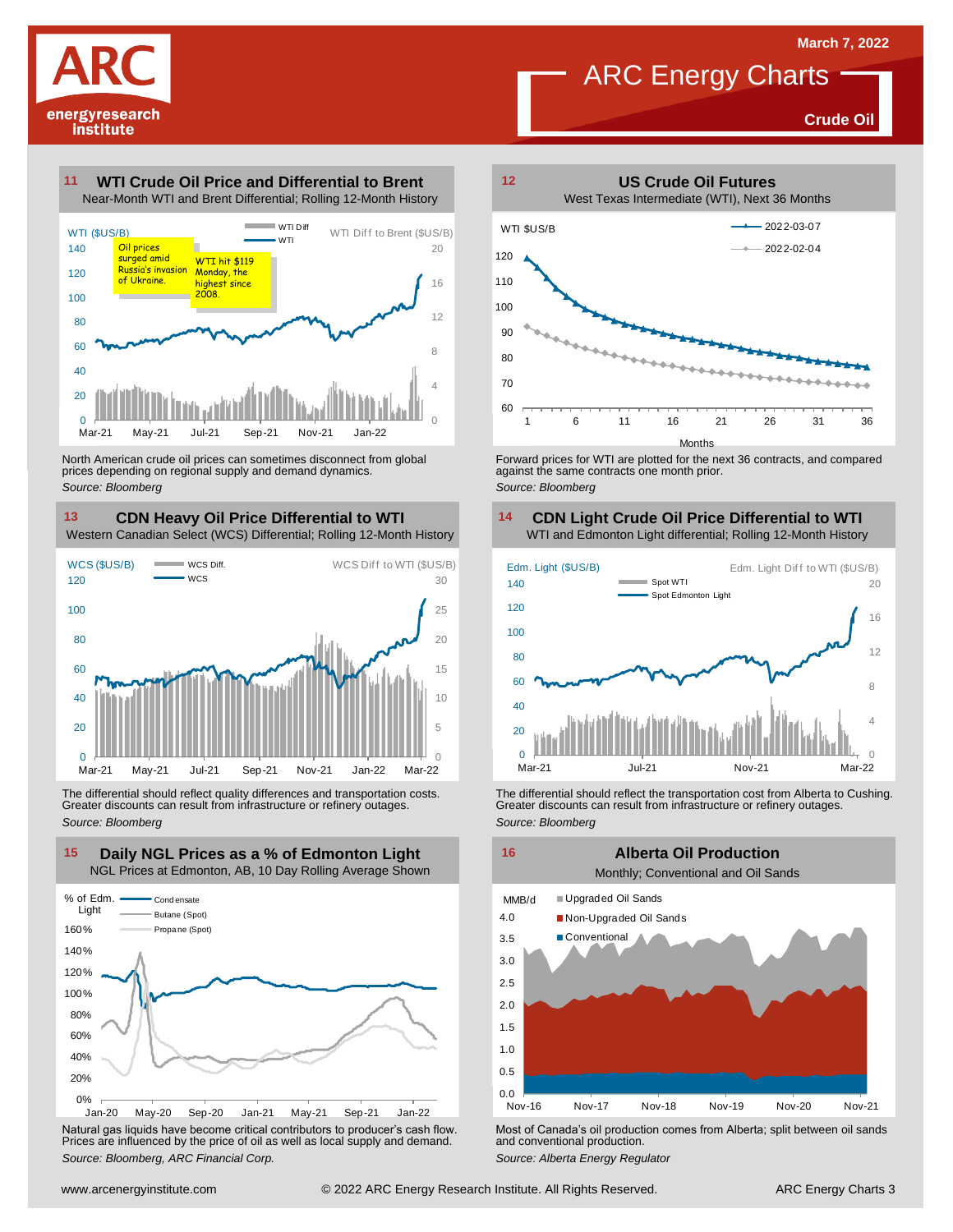# ARC Energy Charts

**Crude Oil**





US crude oil stock levels can affect crude oil prices. Stock levels for the current year are represented by the blue line. US crude oil stock levels can affect crude oil prices. Stock levels for the Gasoline, diesel and jet fuel consumption represent the majority of oil use in<br>current year are represented by the blue line.<br>Source: U.S. Energy



Weekly production is modelled by the EIA. It is less accurate then monthly Crude oil imports from Canada are taking market share from overseas<br>The imports in the more from overseas imports imports.<br>Source: U.S. Energy Info



OECD stock levels can affect crude oil prices. *Source: International Energy Agency*







OPEC's production levels relative to its sustainable and spare capacity influences global crude prices. Note: scale has been expanded. *Source: Bloomberg, Russia Ministry of Energy*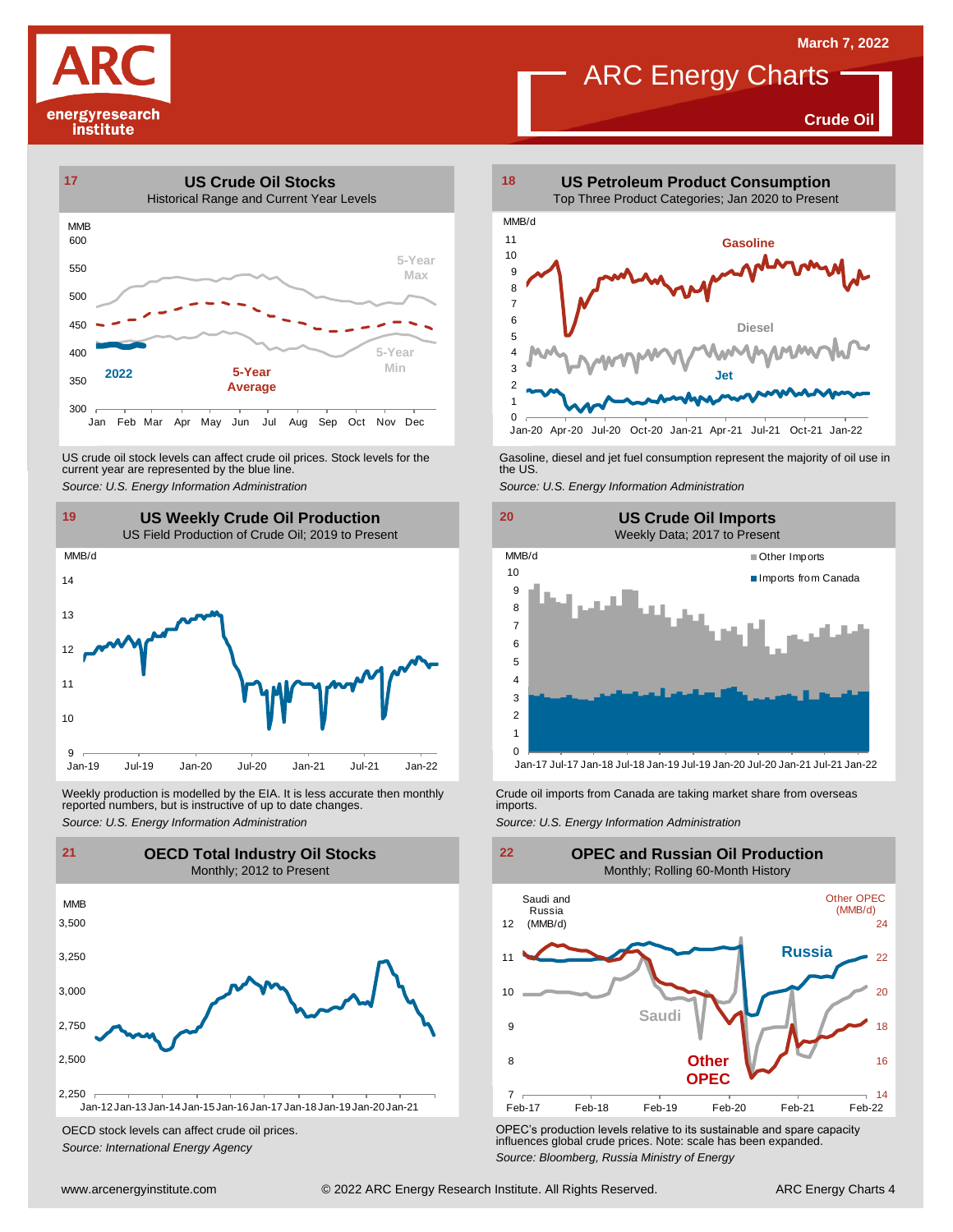**Natural Gas**

# **ARC Energy Charts**



**23 Near-Month North American Natural Gas Prices 24** Daily Prices; Rolling 12-Month History



Near-month prices at AECO track Henry Hub prices, the exchange rate and<br>the cost of transportation. Local factors can also affect price.<br>Source: Bloomberg<br>**CIObal Natural Gas Prices**<br>Japan/Korea, UK NBP, Henry Hub; 10-Day the cost of transportation. Local factors can also affect price. *Source: Bloomberg*

**Global Natural Gas Prices**

**25**

**Japan/Korea LNG Henry** UK NBP **A**  $0 \nightharpoonup$ Mar 19 5 10 15  $20$ 25 30 35  $4<sup>c</sup>$ 45 50 Jul 19 Nov 19 Mar 20 Jul 20 Nov 20 Mar 21 Jul 21 Nov 21 \$US/MMBtu European gas prices rise amid Russia conflict and sanctions. UK NBP hit a <mark>record high on</mark><br>Monday at over Monday \$68/MMBtu. A 10 day rolling average is shown on this chart

International natural gas prices strongly impact the economics of proposed LNG projects.

*Source: Bloomberg*



The ability of gas producers to move gas out of the WCSB to eastern markets Between exports to Mexico and LNG shipments, the US is growing as a<br>and the US is a major factor in local natural gas prices.<br>Source: Bloomberg Va



Forward contract prices are plotted for the next <sup>36</sup> months, and compared against the curve one month prior. *Source: Bloomberg*

**26 CDN Natural Gas Futures** AECO Hub (Bloomberg Estimate) Next 36 Months



AECO forward prices mimic Henry Hub futures minus a differential.

*Source: Bloomberg*



#### **US Natural Gas Exports – Excluding Canada** Daily; Jan 2018 to Present  $\frac{28}{\text{Bcf/d}}$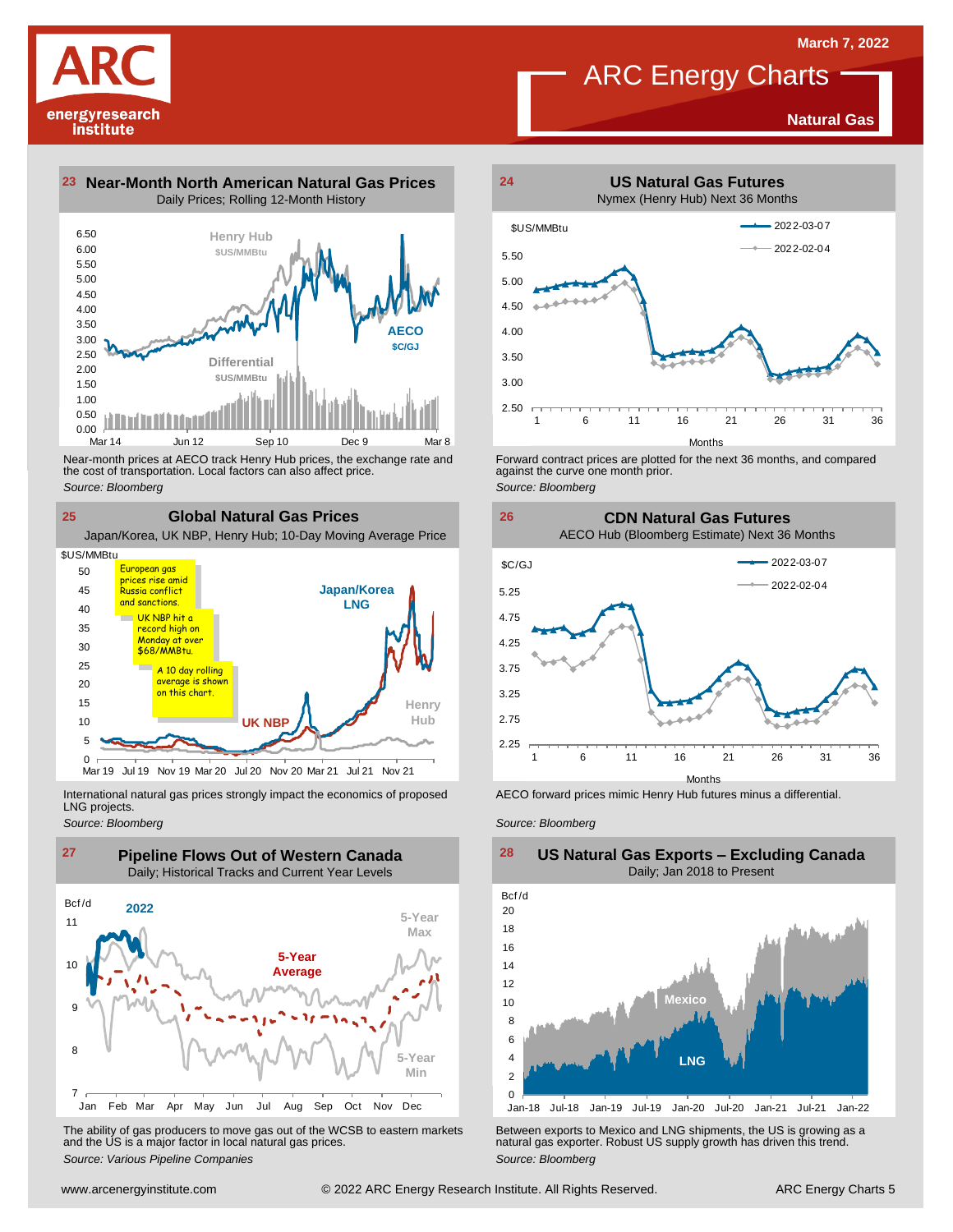**Natural Gas**



#### **29 30 Alberta Natural Gas Demand** TransCanada Intra-AB Deliveries; Current Year and Historical Tracks



Alberta natural gas demand has grown steadily in recent years, largely<br>
driven by new oil sands demand and power generation projects.<br>
Source: *Bloomberg*<br>
Source: *Bloomberg*<br>
Daily Western CDN Production<br>
Estimated Using Alberta natural gas demand has grown steadily in recent years, largely **Domestic US demand fluctuates in the summer** and during the winter as driven by new oil sands demand and power generation projects.<br>Ariven by new oil

### **31 32 Daily Western CDN Production** Estimated Using Major Pipeline Receipts  $\frac{31}{\text{Bcf/d}}$



This includes receipts on the TCPL, Alliance, WestCoast and TransGas pipelines.



WE Canada's natural gas storage level provides a good metric if the country is<br>
Canada's natural gas storage level provides a good metric if the country is<br>
Well stocked. Abnormally high or low storage can affect the basi Canada's natural gas storage level provides <sup>a</sup> good metric if the country is well stocked. Abnormally high or low storage can affect the basis. *Source: Bloomberg*



ARC Energy Charts





*Source: Pipelines Pipelines Pipelines Pipelines Pipelines Companies Pipeline Pipelines Pipelines Pipelines Pipelines Companies Pipeline Companies Pipeline Companies Pipeline Companies Pip* 



The EIA reports changes in US natural gas inventories held in underground storage facilities on <sup>a</sup> weekly basis.

*Source: U.S. Energy Information Administration*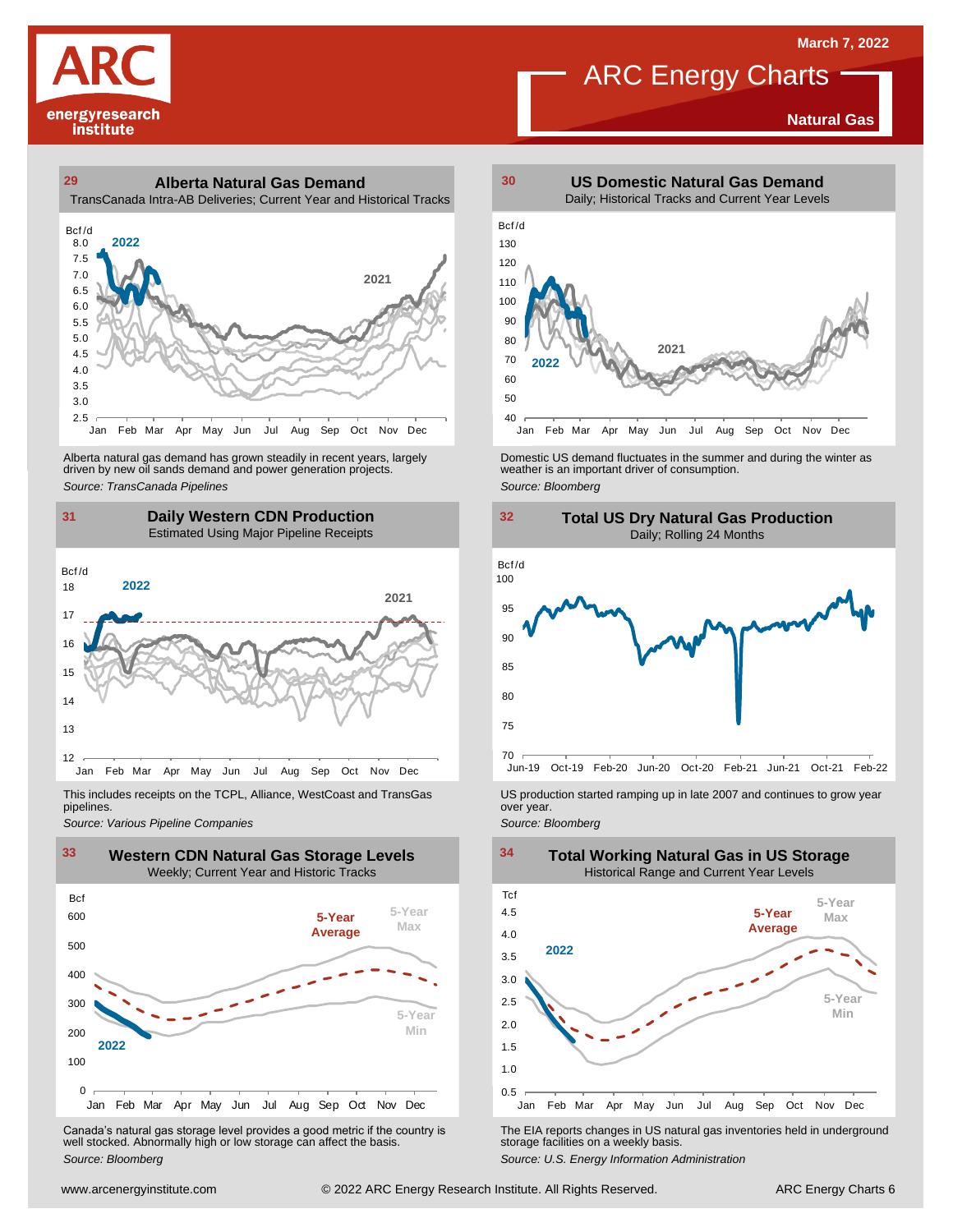**Oilfield Activity**



#### **35 36 Canada: Weekly Gas Drilling Activity**

Baker Hughes Drilling Rig Count; Current Year and Historical Range



Unlike US drilling activity, Canadian rigs are dispatched seasonally. Capital<br>allocation by operators is driven by views of future oil and gas prices. 0<br>Jan Feb Mar<br>Unlike US drilling activi<br>allocation by operators<br>Source: Baker Hughes



Unlike US drilling activity, Canadian rigs are dispatched seasonally. Capital Tracking US oil drilling by major play provides insight into the composition of<br>allocation by operators is driven by views of future oil and gas



Total rig-releases for exploratory and development wells are highlighted in this chart. Rig releases for the current year are shown in red. *Source: Daily Oil Bulletin/JWN* Jan Feb Mar Apr May Jun Jul Aug Sep Oct Nov Dec

**United States: Weekly Gas Drilling Activity** Baker Hughes Gas Rig Counts; 2020 to Present

ARC Energy Charts



Tracking US gas drilling by major play provides insight into the composition of US gas supply and growth trends.

*Source: Baker Hughes*



Tracking US oil drilling by major play provides insight into the composition of US oil supply and growth trends. *Source: Baker Hughes*

**United States: Monthly Wells Drilled**

 $\Omega$ 200 400 600 800 1000 1200 1400 1600 Wells Drilled  $2019 = 2020 = 2021 = 2022$ 

Total wells drilled in US Drilling Productivity Report regions are shown. These are the most active onshore US plays. *Source: EIA* Jan Feb Mar Apr May Jun Jul Aug Sep Oct Nov Dec